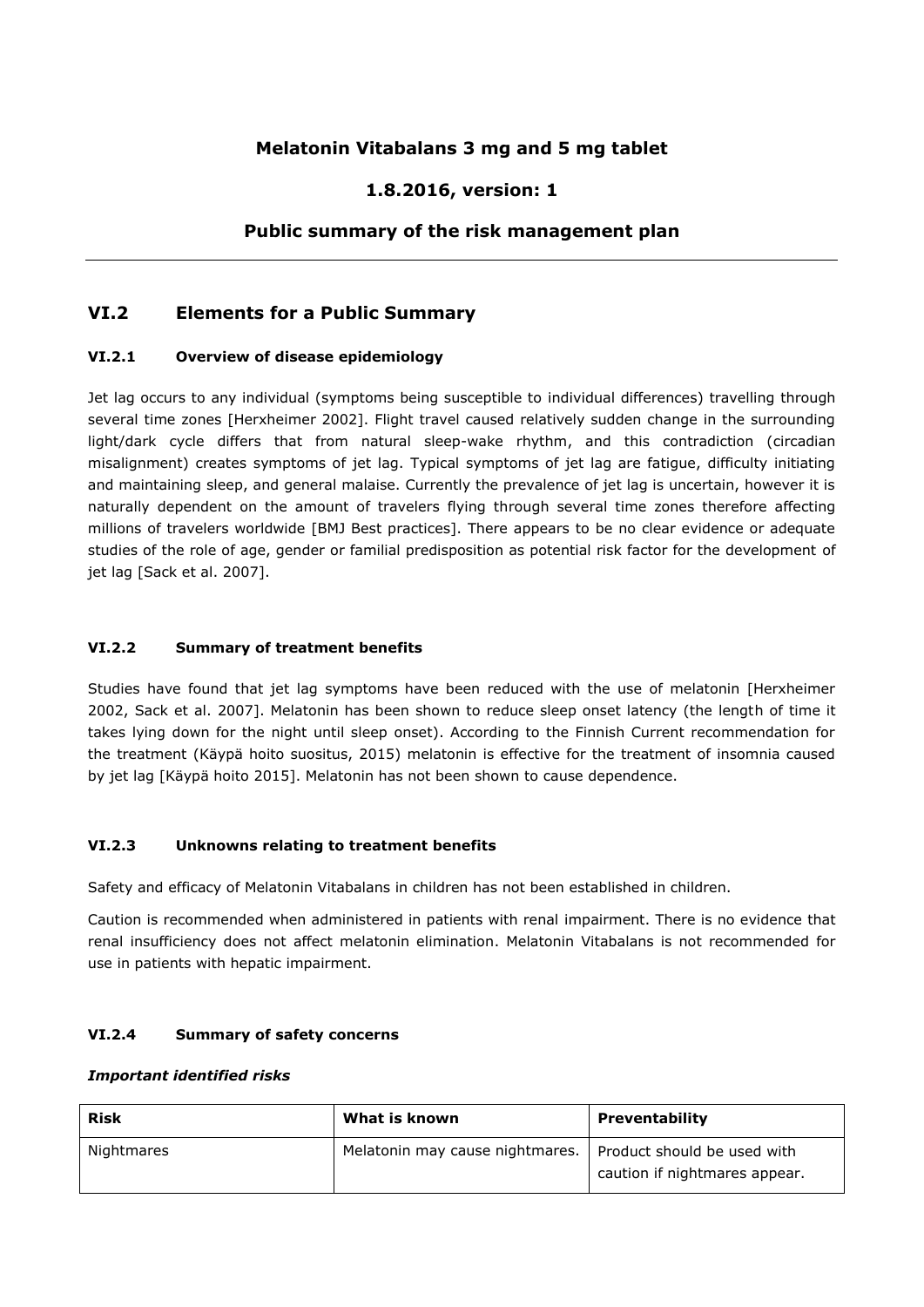# *Important potential risks*

| <b>Risk</b>                                                                                    | What is known (Including reason why it is considered a<br>potential risk)                                                                                                                                                                                                     |
|------------------------------------------------------------------------------------------------|-------------------------------------------------------------------------------------------------------------------------------------------------------------------------------------------------------------------------------------------------------------------------------|
| Retinal effects                                                                                | Retinal toxicity has been reported in non-pigmented rats and thus<br>visual disturbances are regarded as identified risks. However, the<br>risk has not been detected in humans.                                                                                              |
| Infections                                                                                     | The SmPC of a prolonged release melatonin product Circadin<br>contains adverse effect of Herpes zoster. No information about this<br>was found in the literature but Herpes zoster is considered a<br>potential risk based on the SmPC of Circadin.                           |
| Sperm motility<br>decreased/spermatozoa<br>morphology abnormal                                 | Melatonin may have effects on male reproduction. Sperm quality<br>may be decreased. However, there is no consistent evidence of that<br>in the literature.                                                                                                                    |
| Suicide attempt/suicidal<br>ideation/mood<br>disturbance/depression/anxiety/d<br>epressed mood | Melatonin is involved in mood regulation. Even positive effects on<br>mood have been observed but the there is no clear evidence of<br>neither positive nor negative effects.                                                                                                 |
| Psychotic disorders,<br>hallucinations                                                         | Single case report of melatonin causing psychotic episode has been<br>described in the literature. Not any other information about<br>melatonin causing psychosis is available. However, it is known that<br>melatonin plays a role in various psychiatric states.            |
| Panic attacks                                                                                  | Melatonin is involved in regulation of mood. There is no clear<br>evidence in the literature whether melatonin would induce or relieve<br>panic attacks.                                                                                                                      |
| Confusion/disorientation                                                                       | A single case report of melatonin causing confusion has been<br>described. On the contrary, melatonin deficiency has been suggested<br>to be involved in delirium. No consistent evidence of melatonin<br>causing confusion/disorientation is available.                      |
| Loss of consciousness                                                                          | There is a possibility that melatonin may cause loss of consciousness,<br>syncope perhaps due to its' sedative and alertness decreasing<br>properties.                                                                                                                        |
| Dyspnoea                                                                                       | Melatonin may contribute to nocturnal worsening of asthma and may<br>enhance contraction of trachea in response to contracting agents.<br>However, no consistent evidence of these is available.                                                                              |
| Hyperprolactinaemia/<br>galactorrhoea                                                          | In literature melatonin has been described to increase prolactin<br>melatonin<br>levels.<br>No<br>consistent<br>evidence<br>0f<br>causing<br>hyperprolactinaemia/galactorrhoe is available.                                                                                   |
| Interaction with levothyroxine                                                                 | According to the information of the Finnish regulatory authority<br>(Fimea) a risk management plan of a product with the same active<br>ingredient has been approved on the EU with safety specification<br>which includes this interaction as potential risk. No information |